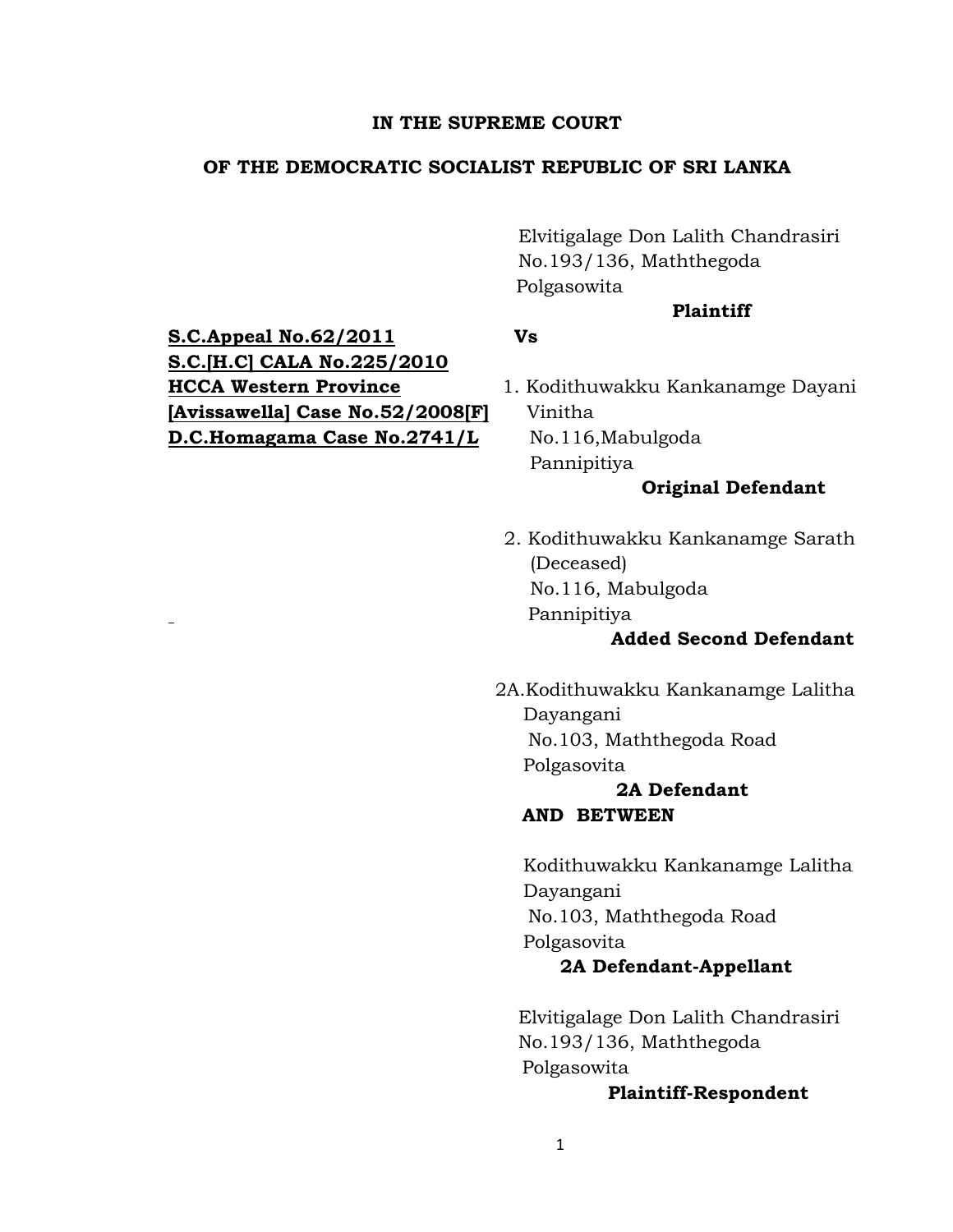## **AND NOW BETWEEN**

Elvitigalage Don Lalith Chandrasiri No.193/136, Maththegoda Polgasowita

# **Plaintiff-Respondent-Appellant**

Kodithuwakku Kankanamge Lalitha Dayangani No.103, Maththegoda Road Polgasovita

 At present – No.116, Mabulgoda, Pannipitiya **2A Defendant-Appellant-Respondent**

| <b>BEFORE</b>                              |                | B.P.ALUWIHARE, PC, J.<br>ANIL GOONARATNE, J.<br>K.T.CHITRASIRI, J.                                                                                                            |
|--------------------------------------------|----------------|-------------------------------------------------------------------------------------------------------------------------------------------------------------------------------|
| <b>COUNSEL</b>                             | $\ddot{\cdot}$ | Aravinda Athurupana with Ananda Senanayake<br>for the Plaintiff-Respondent-Appellant<br>Ranjan Suwandaratne with Anil Rajakaruna<br>for the 2A Defendant-Appellant-Respondent |
| <b>ARGUED ON</b>                           | $\ddot{\cdot}$ | 15.07.2016                                                                                                                                                                    |
| <b>WRITTEN</b><br><b>SUBMISSIONS</b><br>ON | $\ddot{\cdot}$ | 02.11.2011 by the Substituted 2A Defendant-Appellant-<br>Respondent<br>04.07.2011 by the Plaintiff-Respondent-Appellant                                                       |
| DECIDED ON                                 | $\ddot{\cdot}$ | 08.09.2016                                                                                                                                                                    |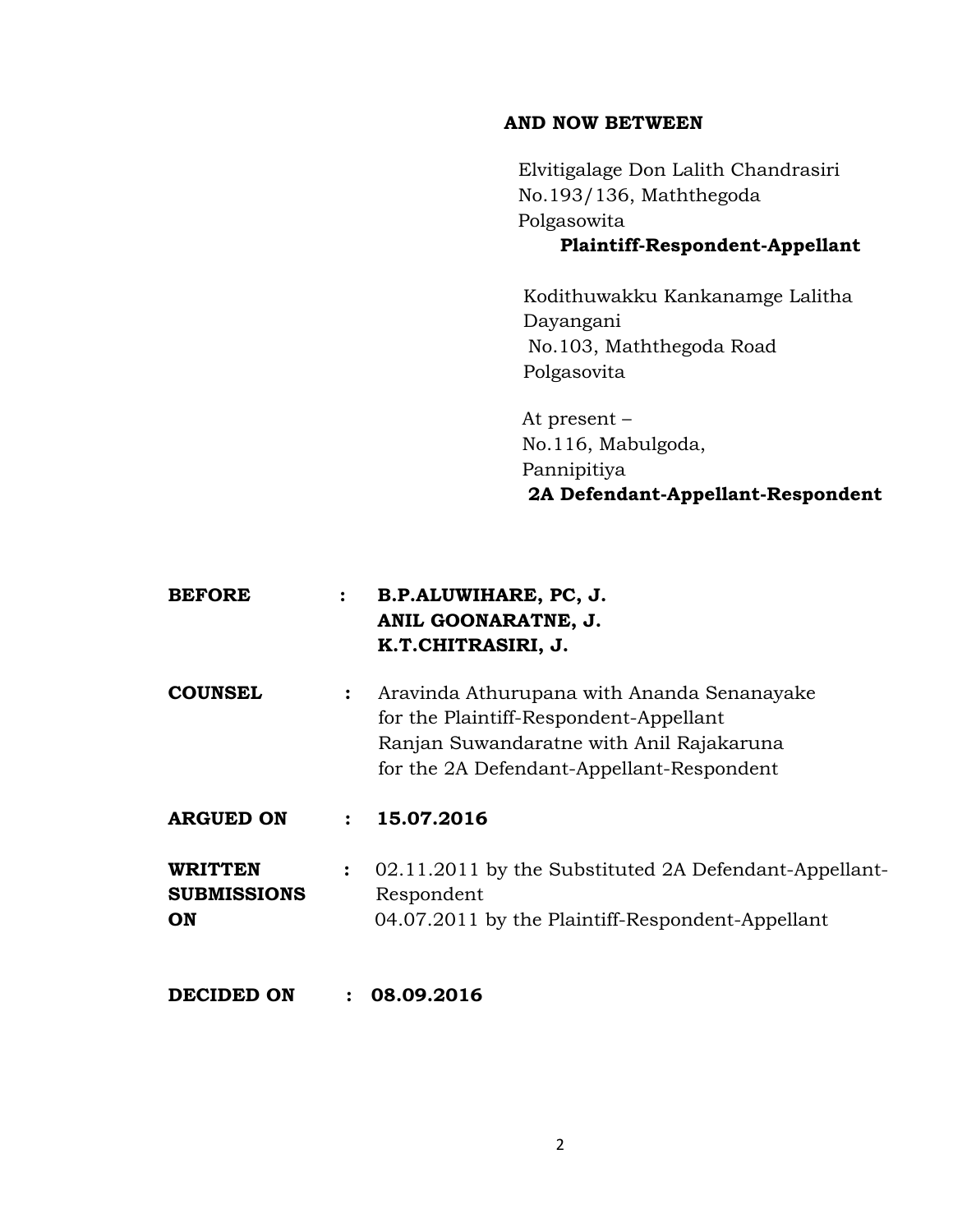#### **CHITRASIRI, J.**

 Being aggrieved by the judgment dated 07.06.2010 of the learned Judges in the Civil Appellate High Court in Avissawella, the plaintiffrespondent-appellant (hereinafter referred to as the plaintiff) filed this appeal seeking *inter alia* to set aside the aforesaid judgment of the Civil Appellate High Court. Simultaneously, the plaintiff has sought to have the judgment dated 09.07.2002 of the District Court of Homagama, affirmed. This Court upon considering the material placed before it granted leave to appeal on the questions of law set out in sub-paragraphs (i) (iii) (iv) (vi) and (vii) in paragraph 16 of the petition of appeal dated 19.07.2010. Those questions of law are as follows:

- *(i) that the High Court failed to appreciate the effect and impact of the provisions of Section 68 of the Evidence Ordinance, and the fact that documents marked by the defendant had been led in subject to proof but had not been proved, and the fact that 201 was only a photocopy, and that the plaintiff had in fact challenged it.*
- *(iii) that the said High Court erred in law by failing to appreciate the admission made by 2A Defendant only witness, on the purported basis that such admission was not an "unqualified admission".*
- *(iv) that the said High Court erred in law by failing to appreciate that the plaintiff had established his title not only by affirmative evidence of himself but also by what was elicited through the cross-examination of his opponent's only witness.*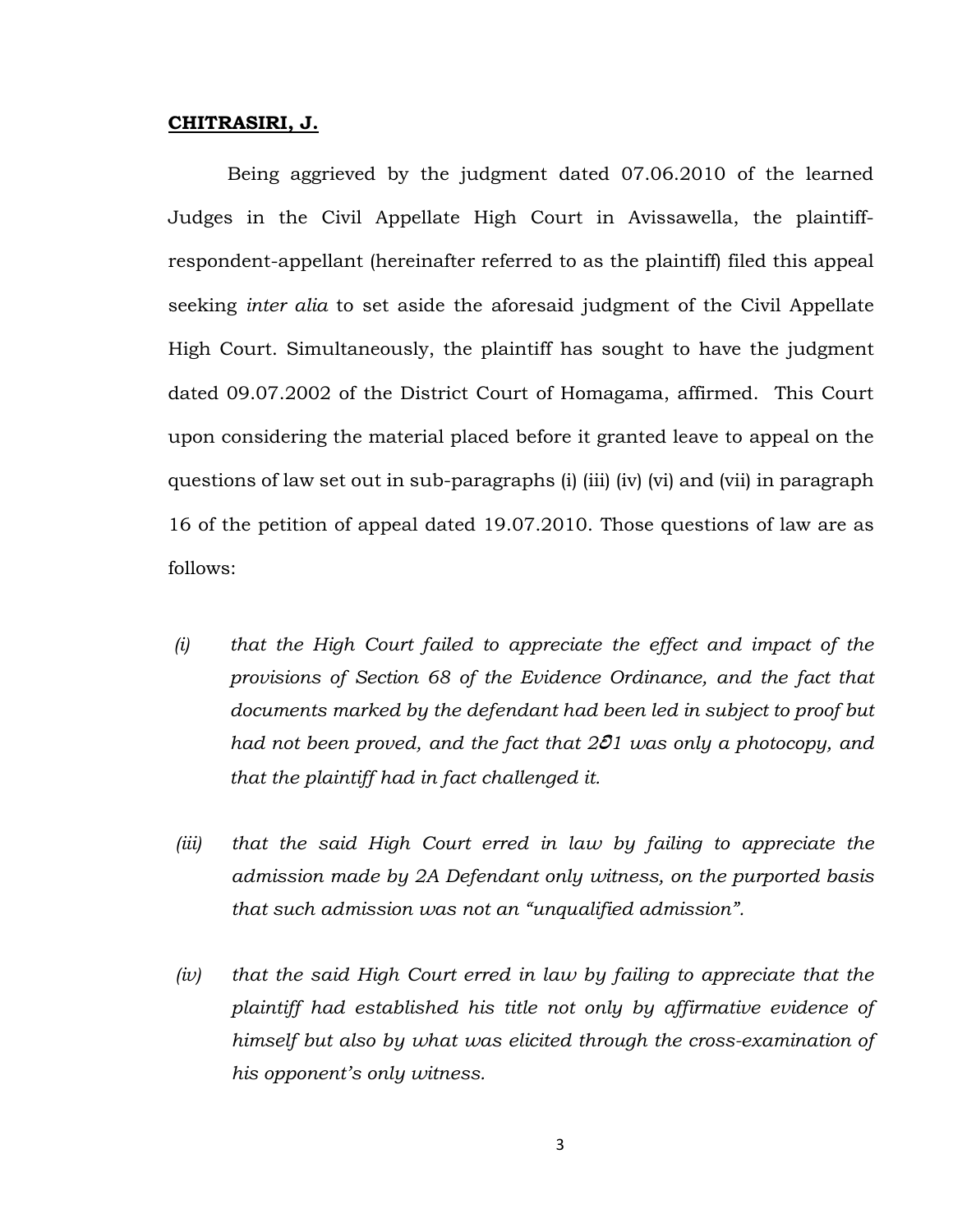- *(vi) that the said High Court erred in law by failing to appreciate the uncontraverted evidence of the Plaintiff as to the subdivision of the Original larger land; and thereby coming to an erroneous finding that land in suit was only a portion of a larger land.*
- *(vii) that the said High Court erred in law by failing to appreciate that, even if the land in suit had been a portion of a larger land and thereby making the Plaintiff a co-owner, a co-owner is entitled to seek the ejectment of a trespasser.*

The aforesaid first 4 questions of law basically revolve around the law relating to the burden of proof, particularly when it comes to *rei vindicatio* actions. Learned District Judge, having accepted the evidence of the plaintiff was of the view that the plaintiff has successfully discharged the said burden cast upon him in order to prove his title to the land put in suit and decided the case in favour of the plaintiff. Learned High Court Judges were on a contrary opinion and held that the plaintiff has failed to discharge his burden. Accordingly, they reversed the decision of the learned District Judge and allowed the appeal of the 2A defendant.

In this case, the plaintiff has sought *inter alia* to have a judgment declaring that he is the owner of the land morefully described in the schedule to the amended plaint. He also has sought to have the 2A defendant evicted therefrom. He also has claimed damages from the defendant until he gain possession of the land in suit.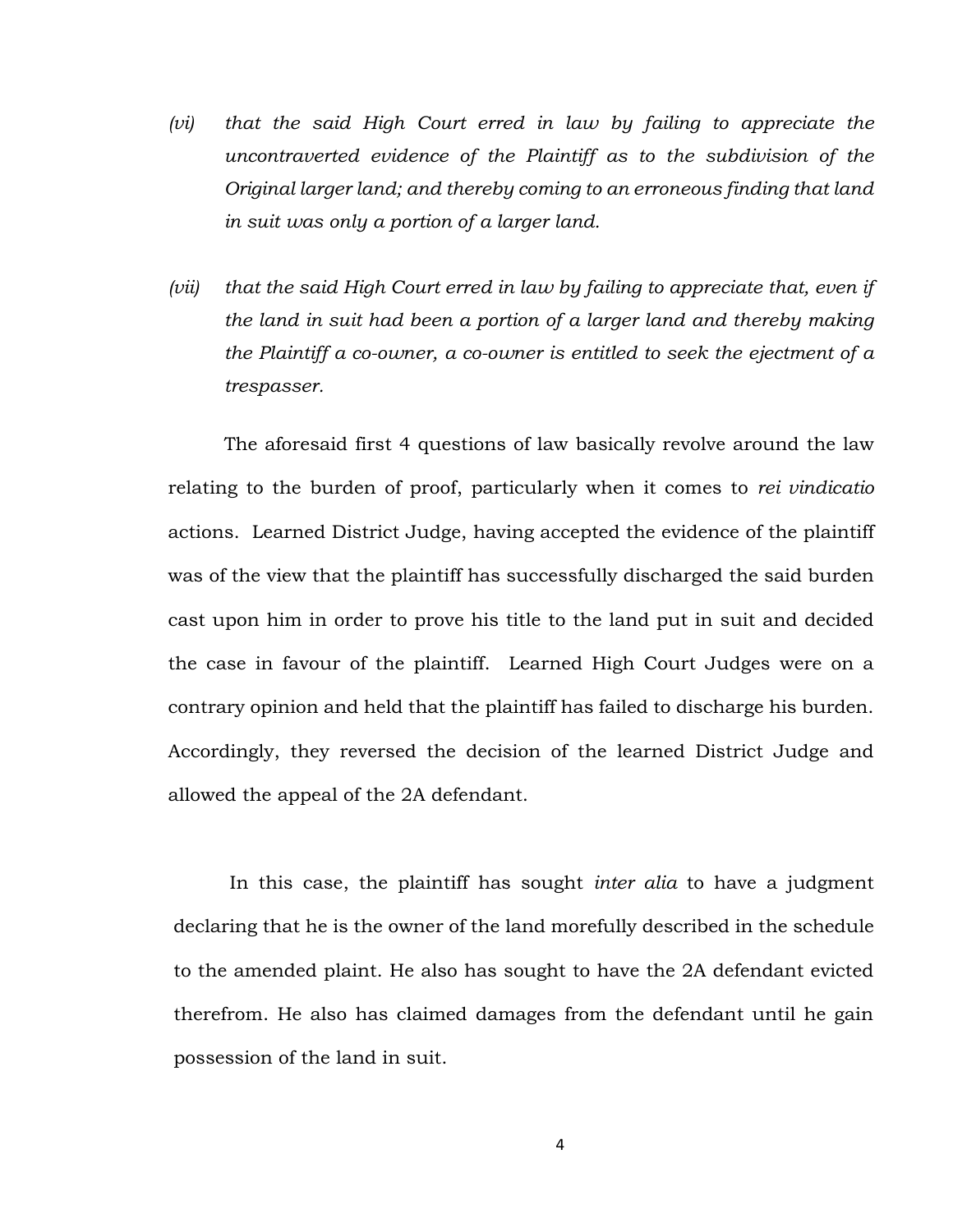In the original plaint of the plaintiff, only the 1<sup>st</sup> defendant Kodithuwakku Kankanamge Dayani Vinitha was made a party to the action. Thereafter, her brother was added as the  $2<sup>nd</sup>$  defendant to the case by the plaintiff. Upon the death of the said added  $2<sup>nd</sup>$  defendant, 2A defendant was substituted in his place. In the amended plaint dated 28.07.1998, plaintiff averred that Elvitigalage Don Simon Singho was the original owner to the land in question. Having stated so, the plaintiff has described the manner in which he became entitled to the land. Accordingly, the plaintiff gave evidence at the trial supporting the said devolution of title that he has averred in his amended plaint.

2A defendant-appellant-respondent [hereinafter referred to as the 2A defendant] in her answer dated 15.02.2000 has taken up the position that the original owner to the land was not the aforesaid Elvitigalage Don Simon Singho but he was one Omattage Themis Perera. In that answer, she also has stated that the said Omattage Themis Perera by deed bearing No.1474 dated 23.06.1963 has sold 1/2 share of the land to the said Elvitigalage Don Simon Singho. Accordingly, the position taken up by the 2A defendant was that the original owner disclosed by the plaintiff had title, only to 1/2 share of the land and not to the entirety of it. Therefore, the crux of the issue in this case is to determine whether or not the plaintiff was successful in establishing the fact that Elvitigalage Don Simon Singho was the original owner to the entire land referred to in the schedule to the amended plaint.

5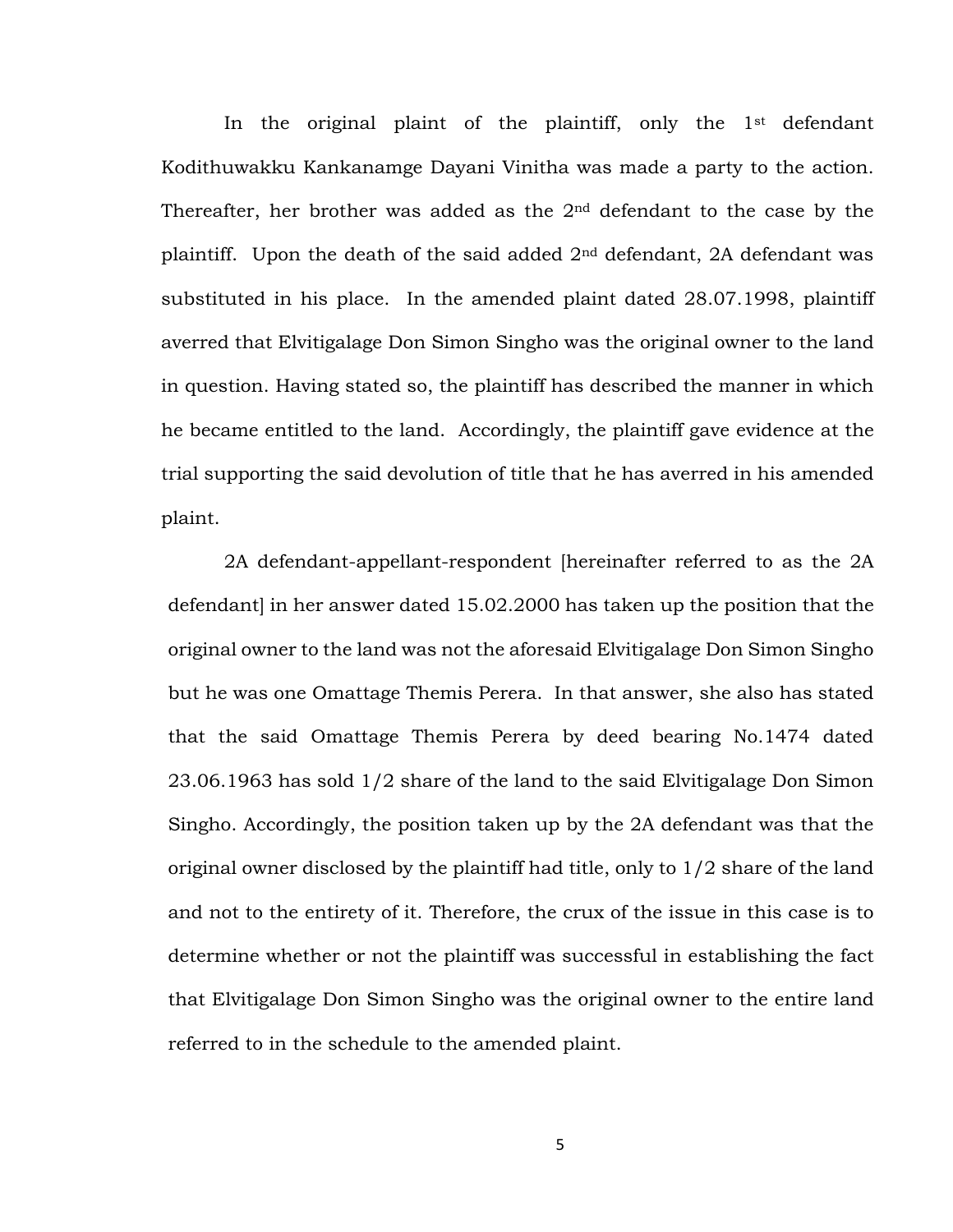It is trite law that the burden, in an action for a declaration of title, lies on the plaintiff to prove that he/she has dominium over the land put in suit. At the same time, it is to be noted that it is not the duty of the defendant to show that the plaintiff has no title to the land that he claims. It is also an accepted principle that it is necessary to have strict proof in such an action to establish title. Following are some of the decisions by which the aforesaid position of the law had been accepted and established.

- **Peeris Vs. Savunhamy (1951) 54 NLR 207**
- **Muththusamy Vs. Seneviratne (1946) 31 CLW 91**
- **Wanigaratne Vs. Juwanis Appuhamy 65 NLR 167**
- **Sarachchandra Vs. Dingiri Menika (2004) BLR 77**
- **Jayatissa Vs. Gunadasa (2008) BLR 295**

In this case, learned District Judge having accepted the pedigree of the plaintiff has concluded that it is the burden of the 2A defendant to prove the aforesaid deed 1474 marked 2V1, if she needs to disprove the original ownership of Simon Singho who was the original owner according to the plaintiff. At the time the aforesaid deed 1474 was marked in evidence, the plaintiff has moved that it be produced subject to proof which the 2A defendant has failed to comply with. Accordingly, learned Counsel for the plaintiff contended that the defendant has failed to prove the said deed 1474 as required by Section 68 of the Evidence Ordinance and therefore the original ownership of Jemis Perera as alleged by the 2A defendant should stand as not proved. It was the view of the learned District Judge as well.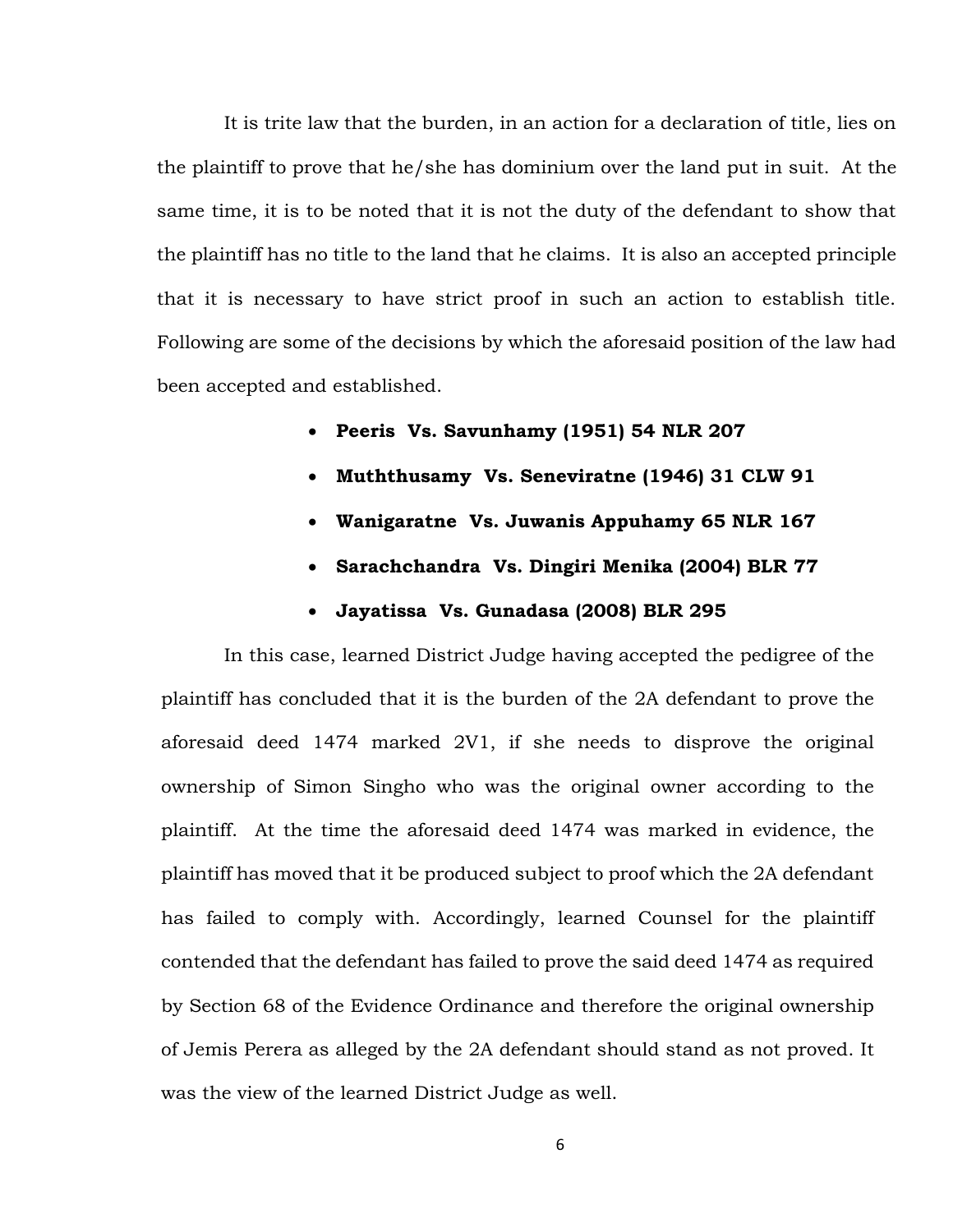Manner in which a document that requires an attestation, be used in evidence is referred to in Section 68 of the Evidence Ordinance. It stipulates thus:

> *"If a document is required by law to be attested, it shall not be used as evidence until one attesting witness at least has been called for the purpose of proving its execution, if there be an attesting witness alive, and subject to the process of the Court and capable of giving evidence."*

The aforesaid section 68 of the Evidence Ordinance show the way in which a document that required by law to be attested could be admitted in evidence. The manner in which such a document is to be used in evidence under Section 68 of the Partition Law is quite different to the way it is referred to in the aforesaid Section 68 of the Evidence Ordinance though both the Sections speak of the way a document attested by a notary is to be used in evidence. I do not wish to examine the said difference between the two Sections in this judgment since it is the Section 68 in the Evidence Ordinance that is applicable in this instance. Admittedly, the 2A defendant has failed to prove the deed 1474 [2V1], as required by Section 68 of the Evidence Ordinance.

However, the issue here is to determine whether the inadmissibility of the aforesaid deed 1474 marked 2V1 in evidence, would entitle the plaintiff to say that he has proved the fact that Simon Singho was the original owner to the entire land referred to in the schedule to the amended plaint. The first deed produced on behalf of the plaintiff is the deed bearing No.74 marked P2 by which Simon Singho has gifted his title to Elvitigalage Don Jemis Singho who was the predecessor-in-title of the plaintiff. Then the question arises as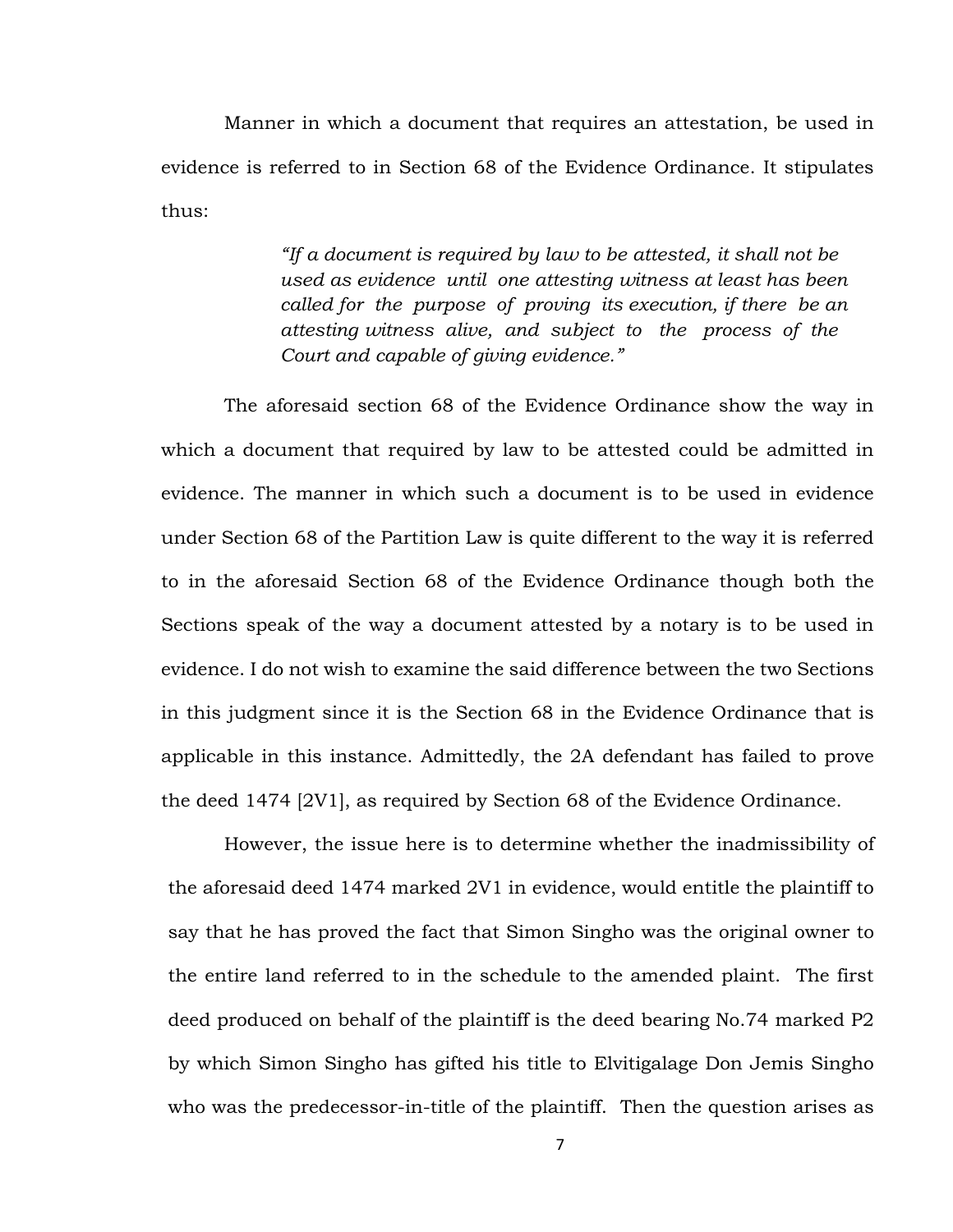to why the plaintiff concealed the deed 1474 [2V1] despite the fact that it is the deed by which the original owner Simon Singho became entitled to the land in question. Indeed the said deed 1474 had being referred to in the very first paragraph of the plaintiff's deed P2 by which he has sought to establish the original ownership of Simon Singho. Plaintiff's failure to produce the deed 1474 itself shows that he has not proved that he had dominium over the property that he has claimed.

At this stage, it is necessary to note that in a vindicatory suit, the law requires to have strict proof as to the title claimed by a plaintiff. This requirement of strict proof had been discussed in the cases of **Wanigaratne Vs. Juwanis Appuhamy, [65 NLR 167] Samarapala Vs. Jagoda [1986 (1) SLR] and Jayatissa Vs. Gunadasa. [2008 BLR at page 295]** Therefore, merely because the 2A defendant has failed to prove the deed 1474 in terms of Section 68 of the Evidence Ordinance, it will not become a reason for the plaintiff to escape from his burden to prove title to the land in question. Accordingly, the matters mentioned above show that the plaintiff has failed to prove his case in accordance with the law pronounced in those cases referred to above.

I also have carefully looked at the judgment of the Civil Appellate High Court and found that the learned Judges in that Court has correctly applied the relevant law to the facts in this case. In that judgment learned Civil Appellate High Court Judges have held thus:

8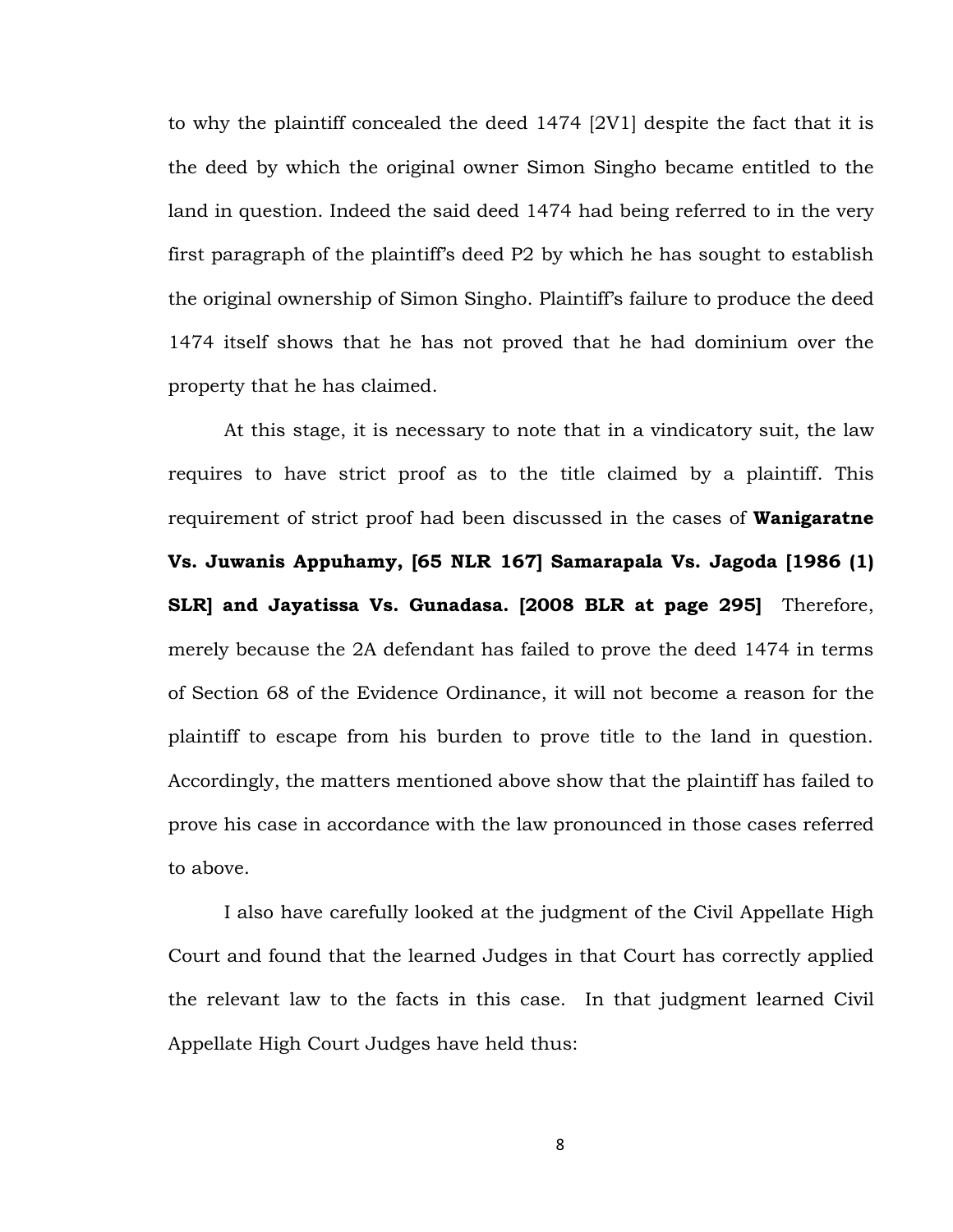*"Besides, it appears that the land in suit has been merely described as a defined portion depicted as Lot 3C in the plan prepared in 1993 (P1). But it is not described in the pleadings as to how such distinct portion came into existence though the title deeds marked as P2 and P3 in evidence show that the land in suit is a subdivided land depicted in a plan prepared in the year of 1989. The learned counsel for the 2A Defendant has contended that it is not worthy to act upon the said plan marked P1 as it was prepared just one year previous to the bringing of the instant action. At the same time the learned counsel for the Plaintiff has argued that such matter cannot be raised first time in appeal since it is an issue based on a question of fact. We are of the opinion that albeit such issue had not been raised in a specific form at the trial, such aspect falls within the purview of the Plaintiff's initial burden of proving the title to the land in suit together with its identification. Therefore we are inclined to the opinion that the Plaintiff whilst establishing the title to the land in suit which is apparently a subdivided portion of a larger land it should be pleaded and proved that the predecessor-in-title of the Plaintiff had entitled to the entirety of such larger land without merely describing the subject matter as a divided and separate portion. In other words in deciding whether the predecessor-in-title of the Plaintiff namely the aforesaid Jamis had become entitled to convey such defined portion, it should have been proved that the said Jamis was none other than the sole owner of such larger land. It seems that in such process the Plaintiff has relied on a title deed marked P2 to establish that the said donor Simon has gifted entirety of the land called Lot 3 depicted in the plan No.1137 dated 24.12.1989 (not produced in evidence) to the aforesaid Jamis immediate predecessor-in-title of the Plaintiff. However, the deed by which the said Simon said to have got title to such land has not been submitted by the Plaintiff within the course of the trial. Particularly in the presence of the assertion of the 2A Defendant that the aforesaid Jamis by that deed had conveyed only an undivided half share of the original*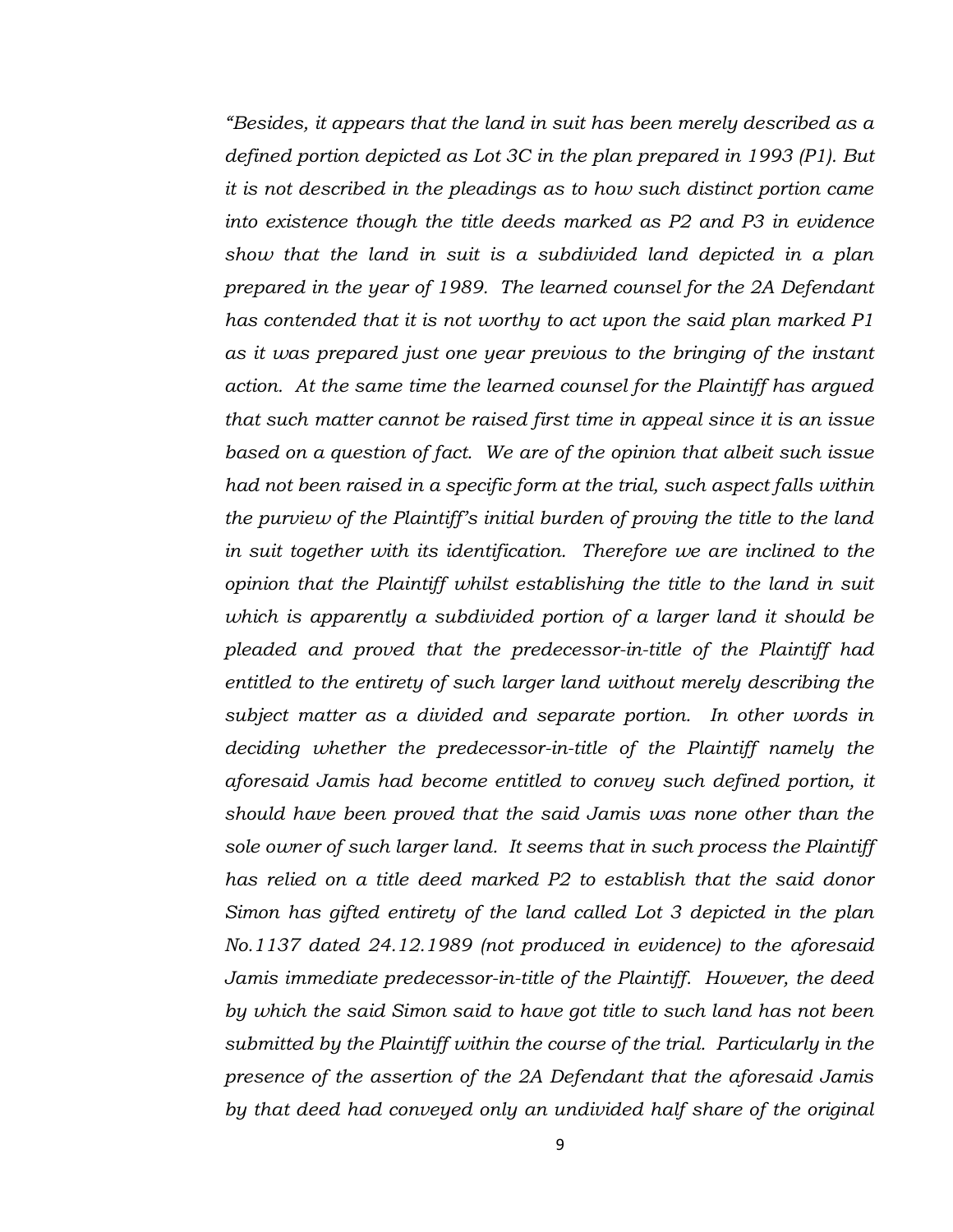land, we are of the view that it is the burden of the Plaintiff to prove at *least the said Simon and his donee Jamis had exclusively possessed such distinct land in a manner sufficient enough to presume that they had acquired prescriptive title to the same together with their paper title."*

The above reasoning of the learned High Court Judges shows that they

have carefully addressed their minds to the issue and have applied the law correctly.

The remaining issue is on the question of law raised in paragraph 16(vii) of the petition of appeal. In law, it is correct to state that a co-owner is entitled to have a trespasser evicted from the land though that co-owner is entitled only to a fraction of it. This position in law had been clearly set down in the case of **Hevawitarane et.al Vs. Dungan Rubber Company Ltd. [17 NLR 49]** The plaintiff in his evidence has stated that his predecessor in title had permitted one Jemis to take charge of the possession of this land and thereafter the said Jemis had handed over possession to the 1st defendant. (Vide proceedings at page 96 in the appeal brief). The 1st defendant who gave evidence on behalf of the 2A defendant also has said that it was through Jamis that the defendants came into possession of the land. No evidence is forthcoming to establish that the aforesaid permission given to Jamis was terminated at any stage.

Accordingly, the defendants have denied that they are trespassers to the land. 1st defendant in her evidence has said that the defendants were in possession of this land since 1984 having built a boutique with the permission obtained from the Pradeshiya Sabha. Documents to support such a